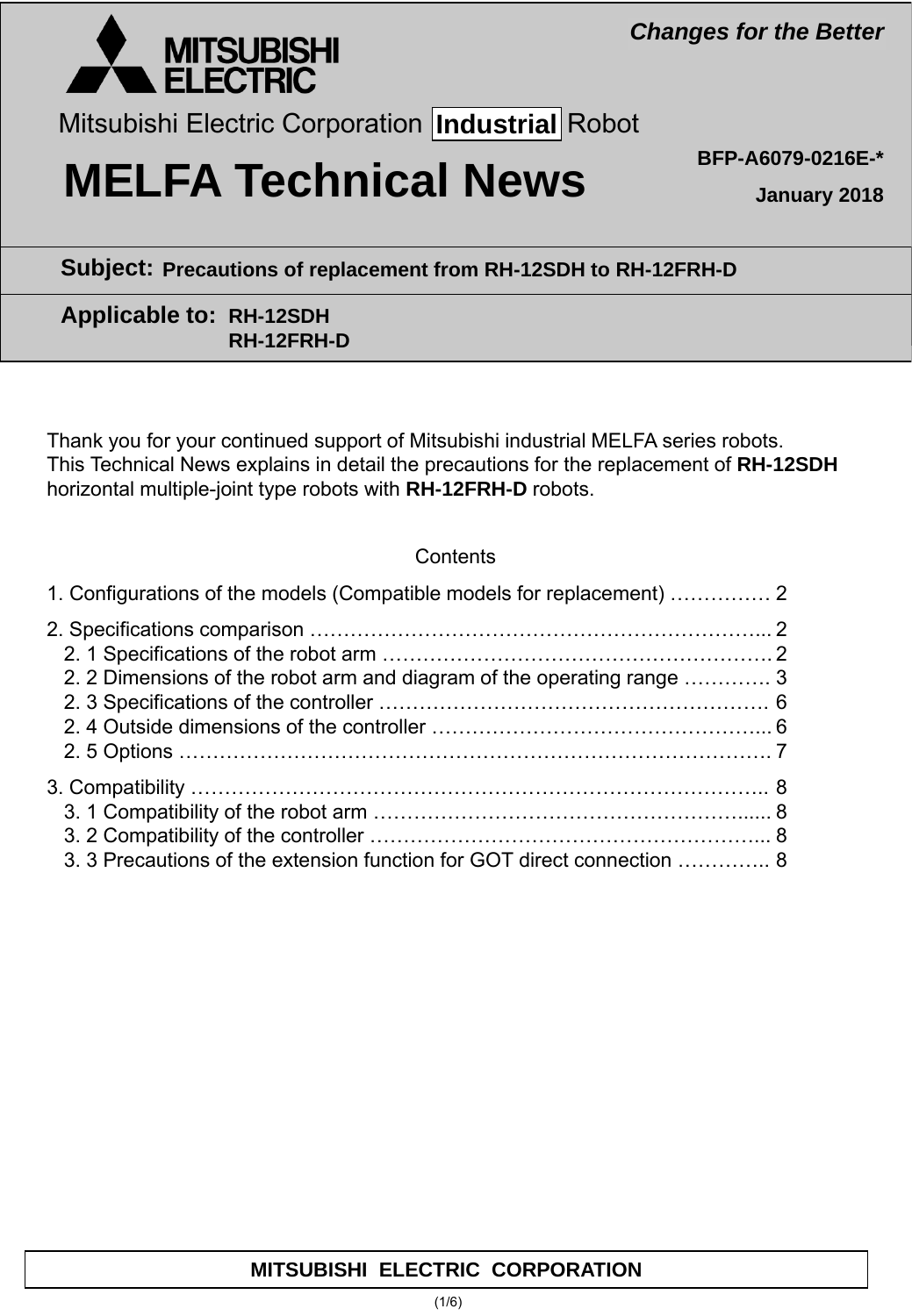# Precautions for the replacement of RH-12SDH with RH-12FRH-D.

| The following shows the compatible models of robot arms and controllers for the replacement of RH-12SDH to RH-12FRH-D.<br>Model<br>Model<br>Controller<br>Controller<br>RH-12SDH<br>CR800-12HD<br>CR1DA-741<br>RH-12FH-D                                                                                                                                                                                                                                                                                                                                                                                                                                                                                                                                                                                                                                                                                                                                                                           |                        |              |                                                                   |                                                                                                |               |                                                                                    |                                                                                                                         |                  |
|----------------------------------------------------------------------------------------------------------------------------------------------------------------------------------------------------------------------------------------------------------------------------------------------------------------------------------------------------------------------------------------------------------------------------------------------------------------------------------------------------------------------------------------------------------------------------------------------------------------------------------------------------------------------------------------------------------------------------------------------------------------------------------------------------------------------------------------------------------------------------------------------------------------------------------------------------------------------------------------------------|------------------------|--------------|-------------------------------------------------------------------|------------------------------------------------------------------------------------------------|---------------|------------------------------------------------------------------------------------|-------------------------------------------------------------------------------------------------------------------------|------------------|
| 2. Specifications comparison                                                                                                                                                                                                                                                                                                                                                                                                                                                                                                                                                                                                                                                                                                                                                                                                                                                                                                                                                                       |                        |              |                                                                   |                                                                                                |               |                                                                                    |                                                                                                                         |                  |
| 2.1 Specifications of the robot arm                                                                                                                                                                                                                                                                                                                                                                                                                                                                                                                                                                                                                                                                                                                                                                                                                                                                                                                                                                |                        |              |                                                                   |                                                                                                |               |                                                                                    |                                                                                                                         |                  |
|                                                                                                                                                                                                                                                                                                                                                                                                                                                                                                                                                                                                                                                                                                                                                                                                                                                                                                                                                                                                    |                        |              |                                                                   |                                                                                                |               |                                                                                    |                                                                                                                         |                  |
| The following table compares the robot arm specifications between old and new models.<br>Specifications                                                                                                                                                                                                                                                                                                                                                                                                                                                                                                                                                                                                                                                                                                                                                                                                                                                                                            |                        |              |                                                                   |                                                                                                |               |                                                                                    |                                                                                                                         |                  |
| Type                                                                                                                                                                                                                                                                                                                                                                                                                                                                                                                                                                                                                                                                                                                                                                                                                                                                                                                                                                                               |                        | Unit         |                                                                   | Old models                                                                                     |               |                                                                                    | New models                                                                                                              |                  |
| Model                                                                                                                                                                                                                                                                                                                                                                                                                                                                                                                                                                                                                                                                                                                                                                                                                                                                                                                                                                                              |                        |              | RH-                                                               | RH-                                                                                            | RH-           | RH-12FRH55xx/M/C-                                                                  | RH-12FRH70xx/M/C-                                                                                                       | RH-12FRH85xx/M/C |
|                                                                                                                                                                                                                                                                                                                                                                                                                                                                                                                                                                                                                                                                                                                                                                                                                                                                                                                                                                                                    |                        |              | 12SDH55xx/M/C                                                     | 12SDH70xx/M/C                                                                                  | 12SDH85xx/M/C | D                                                                                  | D                                                                                                                       | D                |
| Machine class<br>Protection degree                                                                                                                                                                                                                                                                                                                                                                                                                                                                                                                                                                                                                                                                                                                                                                                                                                                                                                                                                                 |                        |              |                                                                   | Standard: IP20/M: IP54/C: Class 10 (0.3µm)                                                     |               | None: Standard/M: Oil mist Note 4)/C: Clean Note 5)                                | Standard: IP20/M: IP65/C: ISO class 3                                                                                   |                  |
| Degree of freedom                                                                                                                                                                                                                                                                                                                                                                                                                                                                                                                                                                                                                                                                                                                                                                                                                                                                                                                                                                                  |                        |              |                                                                   |                                                                                                |               | $\overline{4}$                                                                     |                                                                                                                         |                  |
| nstallation style                                                                                                                                                                                                                                                                                                                                                                                                                                                                                                                                                                                                                                                                                                                                                                                                                                                                                                                                                                                  |                        |              |                                                                   |                                                                                                |               | Floor type                                                                         |                                                                                                                         |                  |
| Structure                                                                                                                                                                                                                                                                                                                                                                                                                                                                                                                                                                                                                                                                                                                                                                                                                                                                                                                                                                                          |                        |              |                                                                   |                                                                                                |               | Horizontal multiple-joint type                                                     |                                                                                                                         |                  |
| Drive system                                                                                                                                                                                                                                                                                                                                                                                                                                                                                                                                                                                                                                                                                                                                                                                                                                                                                                                                                                                       |                        |              |                                                                   |                                                                                                |               | AC servo motor                                                                     |                                                                                                                         |                  |
| Position detection type                                                                                                                                                                                                                                                                                                                                                                                                                                                                                                                                                                                                                                                                                                                                                                                                                                                                                                                                                                            |                        |              |                                                                   |                                                                                                |               | Absolute encoder                                                                   |                                                                                                                         |                  |
| Maximum load capacity (rating)                                                                                                                                                                                                                                                                                                                                                                                                                                                                                                                                                                                                                                                                                                                                                                                                                                                                                                                                                                     |                        | kg           |                                                                   | 12(2)                                                                                          |               |                                                                                    | 12(3)                                                                                                                   |                  |
| Arm length                                                                                                                                                                                                                                                                                                                                                                                                                                                                                                                                                                                                                                                                                                                                                                                                                                                                                                                                                                                         | No. 1 arm<br>No. 2 arm | mm           | 225                                                               | 375                                                                                            | 525           | 225<br>325                                                                         | 375                                                                                                                     | 525              |
| Maximum reach radius                                                                                                                                                                                                                                                                                                                                                                                                                                                                                                                                                                                                                                                                                                                                                                                                                                                                                                                                                                               |                        | mm           | 550                                                               | 700                                                                                            | 850           | 550                                                                                | 700                                                                                                                     | 850              |
| Operating range<br>J1                                                                                                                                                                                                                                                                                                                                                                                                                                                                                                                                                                                                                                                                                                                                                                                                                                                                                                                                                                              |                        |              |                                                                   | 280 (±140)                                                                                     |               |                                                                                    | 340 (±170)                                                                                                              |                  |
|                                                                                                                                                                                                                                                                                                                                                                                                                                                                                                                                                                                                                                                                                                                                                                                                                                                                                                                                                                                                    | J2                     | deg          | 290 (±145)<br>306 (±153)                                          |                                                                                                |               | 306 (±153)<br>290 (±145)                                                           |                                                                                                                         |                  |
|                                                                                                                                                                                                                                                                                                                                                                                                                                                                                                                                                                                                                                                                                                                                                                                                                                                                                                                                                                                                    | J3(Z)                  | mm           | $xx = 35 : 350 / xx = 45 : 450$ (standard)                        |                                                                                                |               | $xx = 35 : 350/xx = 45 : 450$                                                      |                                                                                                                         |                  |
|                                                                                                                                                                                                                                                                                                                                                                                                                                                                                                                                                                                                                                                                                                                                                                                                                                                                                                                                                                                                    |                        |              | $xx = 30 : 300 / xx = 38 : 380$ (M specification/C specification) |                                                                                                |               |                                                                                    |                                                                                                                         |                  |
|                                                                                                                                                                                                                                                                                                                                                                                                                                                                                                                                                                                                                                                                                                                                                                                                                                                                                                                                                                                                    | J4(0)                  | deg          |                                                                   |                                                                                                |               | 720 (±360)                                                                         |                                                                                                                         |                  |
| Maximum speed Note 6)                                                                                                                                                                                                                                                                                                                                                                                                                                                                                                                                                                                                                                                                                                                                                                                                                                                                                                                                                                              | J1<br>J2               | degree/sec   | 360<br>288<br>412.5                                               |                                                                                                |               |                                                                                    | 420<br>450                                                                                                              | 280              |
|                                                                                                                                                                                                                                                                                                                                                                                                                                                                                                                                                                                                                                                                                                                                                                                                                                                                                                                                                                                                    | J3(Z)                  | mm/s         | 1300                                                              |                                                                                                | 2800          |                                                                                    |                                                                                                                         |                  |
|                                                                                                                                                                                                                                                                                                                                                                                                                                                                                                                                                                                                                                                                                                                                                                                                                                                                                                                                                                                                    | J4(0)                  | degree/sec   |                                                                   | 1500                                                                                           |               |                                                                                    | 2400                                                                                                                    |                  |
| Maximum composite speed Note 1)                                                                                                                                                                                                                                                                                                                                                                                                                                                                                                                                                                                                                                                                                                                                                                                                                                                                                                                                                                    |                        | mm/sec       | 10555                                                             | 11498                                                                                          | 11221         | 11435                                                                              | 12535                                                                                                                   | 11350            |
| Cycle time Note 2)                                                                                                                                                                                                                                                                                                                                                                                                                                                                                                                                                                                                                                                                                                                                                                                                                                                                                                                                                                                 |                        | sec          | 0.43                                                              | 0.44                                                                                           | 0.45          | 0.30                                                                               | 0.30                                                                                                                    | 0.30             |
|                                                                                                                                                                                                                                                                                                                                                                                                                                                                                                                                                                                                                                                                                                                                                                                                                                                                                                                                                                                                    | X-Y composite          | mm           | ±0.02                                                             |                                                                                                | ±0.025        | ±0.012                                                                             |                                                                                                                         | ±0.015           |
| Positioning repeatability                                                                                                                                                                                                                                                                                                                                                                                                                                                                                                                                                                                                                                                                                                                                                                                                                                                                                                                                                                          | J3(Z)                  | mm           |                                                                   | ±0.01                                                                                          |               | ±0.01                                                                              |                                                                                                                         |                  |
|                                                                                                                                                                                                                                                                                                                                                                                                                                                                                                                                                                                                                                                                                                                                                                                                                                                                                                                                                                                                    | J4(0)                  | deg          |                                                                   | ±0.03                                                                                          |               | ±0.005                                                                             |                                                                                                                         |                  |
| Ambient temperature                                                                                                                                                                                                                                                                                                                                                                                                                                                                                                                                                                                                                                                                                                                                                                                                                                                                                                                                                                                |                        | °C           |                                                                   |                                                                                                |               | 0 to 40                                                                            |                                                                                                                         |                  |
| Mass<br>Tolerable amount of inertia (rating) $J4(\theta)$                                                                                                                                                                                                                                                                                                                                                                                                                                                                                                                                                                                                                                                                                                                                                                                                                                                                                                                                          |                        | kg<br>kg, m2 | Approx. 41                                                        | Approx. 43<br>0.1(0.02)                                                                        | Approx. 45    | 65                                                                                 | 67<br>0.3(0.025)                                                                                                        | 69               |
| Tool wiring                                                                                                                                                                                                                                                                                                                                                                                                                                                                                                                                                                                                                                                                                                                                                                                                                                                                                                                                                                                        |                        |              |                                                                   | Hand: 8 input points/8 output points (forearm),<br>8 spare wires: AWG#24 (0.2mm <sup>2</sup> ) |               |                                                                                    | Hand: 8 input points/8 output points (20 pins total)<br>Serial signal cable for parallel I/O (2-pin + 2-pin power line) |                  |
|                                                                                                                                                                                                                                                                                                                                                                                                                                                                                                                                                                                                                                                                                                                                                                                                                                                                                                                                                                                                    |                        |              |                                                                   |                                                                                                |               |                                                                                    | LAN × 1<100BASE-TX> (8-pin) Note 3)                                                                                     |                  |
| Tool pneumatic piping<br>Machine cable                                                                                                                                                                                                                                                                                                                                                                                                                                                                                                                                                                                                                                                                                                                                                                                                                                                                                                                                                             |                        |              |                                                                   |                                                                                                |               | Primary: $\varphi$ 6 × 2 Secondary: $\varphi$ 6 × 8<br>5m (connector on both ends) |                                                                                                                         |                  |
| Paint                                                                                                                                                                                                                                                                                                                                                                                                                                                                                                                                                                                                                                                                                                                                                                                                                                                                                                                                                                                              |                        |              |                                                                   | Color: Light gray                                                                              |               |                                                                                    | Color: Light gray                                                                                                       |                  |
|                                                                                                                                                                                                                                                                                                                                                                                                                                                                                                                                                                                                                                                                                                                                                                                                                                                                                                                                                                                                    |                        |              |                                                                   | (Reference Munsell color: 0.08GY7.64/0.81)                                                     |               |                                                                                    | (Reference Munsell color: 0.6B7.6/0.2)                                                                                  |                  |
| Note 1) The value assumes composition of J1, J2, and J4.<br>Note 2) Value for a maximum load capacity of 2kg. The cycle time may increase if specific requirements apply such as high work positioning accuracy, or depending on the<br>operating position. (The cycle time is based on back-and-forth movement over a vertical distance of 25mm and horizontal distance of 300mm.)<br>Note 3) Can also be used a as a spare line (0.2sq 4-pair cable) for conventional models.<br>Note 4) Please contact a Mitsubishi Electric dealer since the environment resistance may not be secured depending on the characteristics of oil you use. Direct jet to the bellows<br>is excluded.<br>Note 5) Preservation of cleanliness levels depends on conditions of a downstream flow of 0.3m/s in the clean room and internal robot suctioning. $\phi$ 8-mm couplers (2 pcs.) for<br>suctioning are provided at the back of the base.<br>Note 6) The value of when MvTune2 (high-speed mode) is applied. |                        |              |                                                                   |                                                                                                |               |                                                                                    |                                                                                                                         |                  |

1) Robot arm installation dimensions and mechanical interface

The installation dimensions and mechanical interface have changed. Refer to the following diagrams.

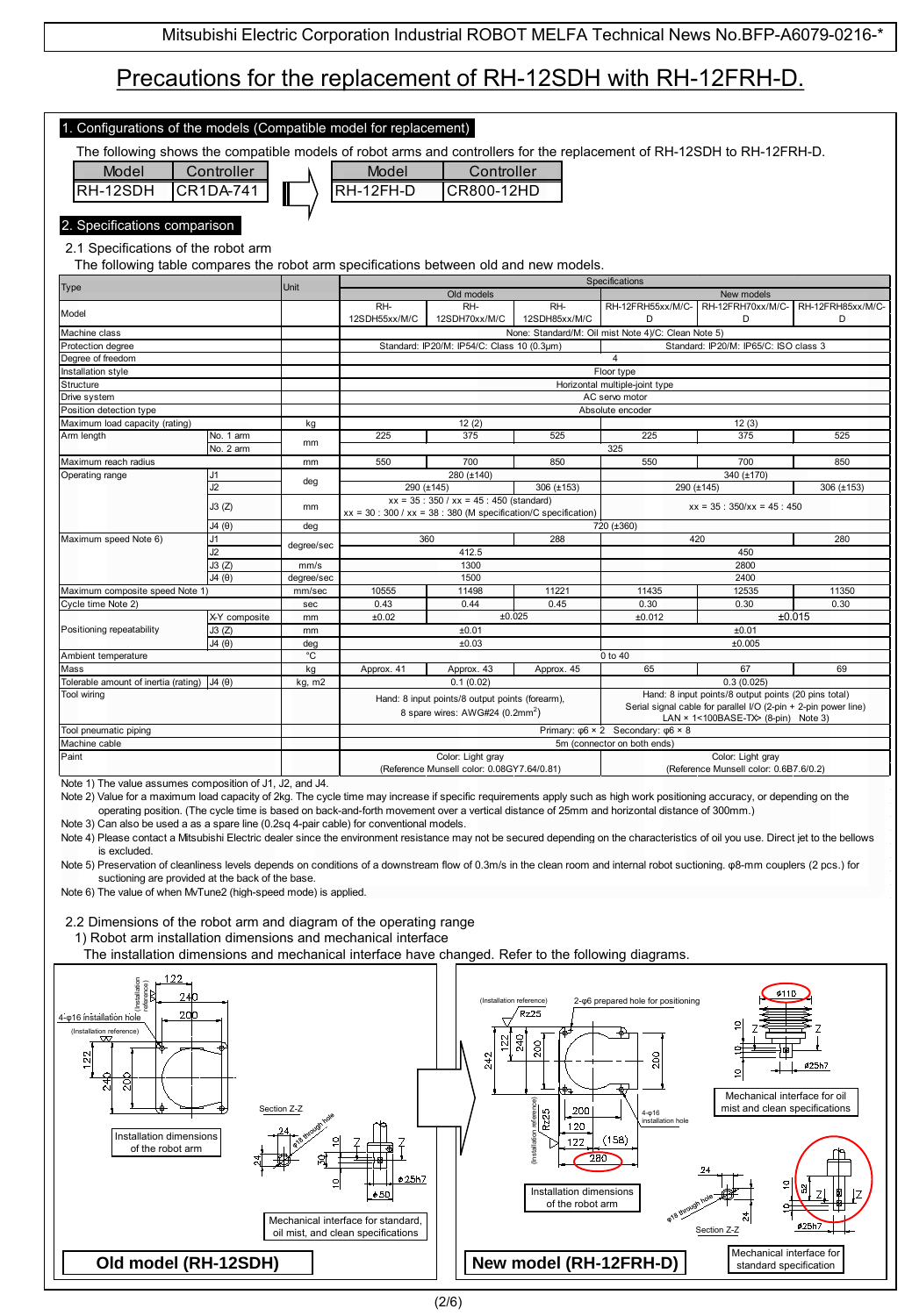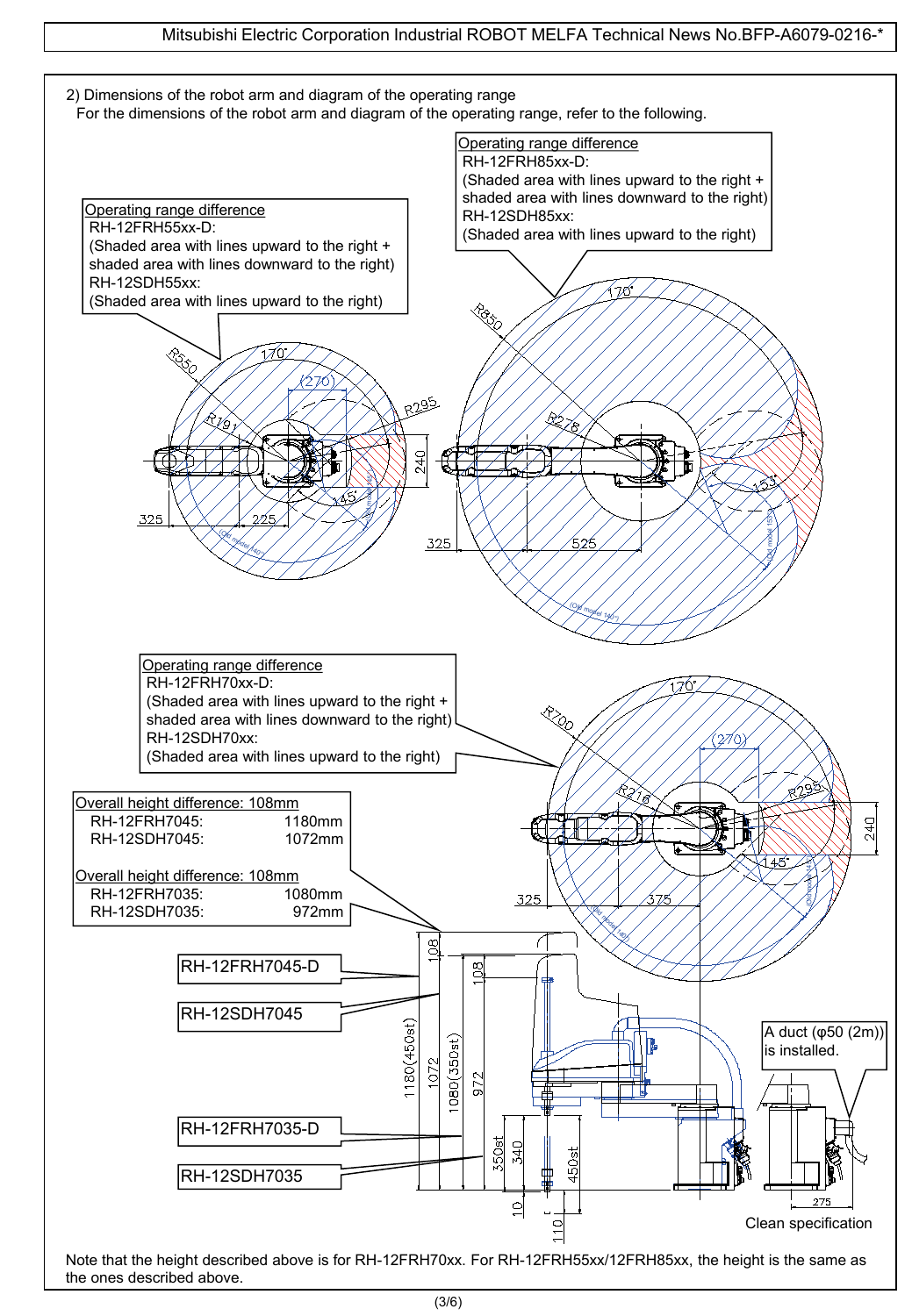#### 2.3 Specifications of the controller

Please note that the controller model is new, and the dimensions and others have changed. For the details, refer to the following.

| Item                              |                                         |             | Specifications                                                 |                                                                 |  |  |
|-----------------------------------|-----------------------------------------|-------------|----------------------------------------------------------------|-----------------------------------------------------------------|--|--|
|                                   |                                         | Unit        | Old model                                                      | New model                                                       |  |  |
|                                   |                                         |             | RH-12SDH                                                       | RH-12FRH-D                                                      |  |  |
| Controller model                  |                                         | CR1DA-741   |                                                                | CR800-12HD                                                      |  |  |
| Routing control method            |                                         |             | PTP control, CP control                                        |                                                                 |  |  |
| Number of control axis            |                                         |             | Simultaneously 4                                               |                                                                 |  |  |
|                                   | Programming language                    |             | <b>MELFA-BASIC V</b>                                           | <b>MELFA-BASIC VI</b>                                           |  |  |
| Memory                            | Programmed positions                    | point       | 13,000                                                         | 39.000                                                          |  |  |
| capacity                          | Number of steps                         | step        | 26.000                                                         | 78,000                                                          |  |  |
|                                   | Number of programs                      |             | 256                                                            | 512                                                             |  |  |
|                                   | General-purpose input/output            | point       | Input 0/output 0                                               | Input 0/output 0                                                |  |  |
|                                   | Dedicated input/output                  |             | Assigned to general-purpose input/output                       | Assigned to general-purpose input/output                        |  |  |
|                                   | Dedicated stop input                    |             | 1                                                              | 1                                                               |  |  |
| External input/output             | Hand open/close                         |             | Input 8/output 0<br>(when using pneumatic hand interface: 8/8) | Input 8/output 8                                                |  |  |
|                                   | Emergency stop input                    |             | 1 (duplication)                                                | 1 (duplication)                                                 |  |  |
|                                   | Door switch input                       |             | 1 (duplication)                                                | 1 (duplication)                                                 |  |  |
| (standard)                        | Enabling device input                   |             | 1 (duplication)                                                | 0                                                               |  |  |
|                                   | Emergency stop output                   |             | 1 (duplication)                                                | 1 (duplication)                                                 |  |  |
| Mode output<br>Robot error output |                                         |             | 1 (duplication)                                                | 1 (duplication)                                                 |  |  |
|                                   |                                         |             | 1 (duplication)                                                | 1 (duplication)                                                 |  |  |
|                                   | Mode selector input                     |             | $\Omega$                                                       | 1 (duplication)                                                 |  |  |
|                                   | Additional axis synchronization         |             | 1 (duplication)                                                | 1 (duplication)                                                 |  |  |
|                                   | <b>RS-232</b>                           | port        | 1                                                              |                                                                 |  |  |
|                                   | <b>RS-422</b>                           | port        | 1 (for $T/B$ )                                                 |                                                                 |  |  |
|                                   | Ethernet                                | port        | $\mathbf{1}$<br>10BASE-T/100BASE-TX                            | 1 (for T/B)/ 1 (for customer)<br>10BASE-T/100BASE-TX/1000BASE-T |  |  |
|                                   | USB                                     | port        | 1                                                              | 1                                                               |  |  |
| Interface                         | Memory expansion slot                   | <b>SLOT</b> | $\mathbf{1}$                                                   |                                                                 |  |  |
|                                   | <b>Expansion slot</b>                   | <b>SLOT</b> | $\mathbf{1}$                                                   | $\overline{2}$                                                  |  |  |
|                                   | Robot input/output link                 | ch          | $\mathbf{1}$                                                   | 1                                                               |  |  |
|                                   | Additional axis function                | ch          | 1 (SSCNETIII)                                                  | 1 (SSCNETII/H)                                                  |  |  |
|                                   | Encoder input                           | ch          | $\overline{2}$                                                 | $\overline{2}$                                                  |  |  |
| Input power                       | Voltage range                           | V           | Single phase, 180 to 253 VAC                                   | Single phase, 200 to 230 VAC                                    |  |  |
| supply                            | Power capacity<br>kVA                   |             | $\overline{2}$                                                 | 1.5                                                             |  |  |
| Outside dimensions                |                                         | mm          | 470(W)×400(D)×200(H)                                           | 430(W)×425(D)×99.5(H)                                           |  |  |
| Mass                              |                                         | kg          | Approx. 21                                                     | Approx. 12.5                                                    |  |  |
|                                   | Construction [Protection specification] |             | Self-contained floor type, open type [IP20]                    |                                                                 |  |  |
| Grounding                         | 100 or less (D class grounding)<br>Ω    |             |                                                                |                                                                 |  |  |

#### 2.4 Outside dimensions of the controller

The controller's outside dimensions have changed. (Left drawing: RH-12SDH controller, right drawing: RH-12FRH-D controller)

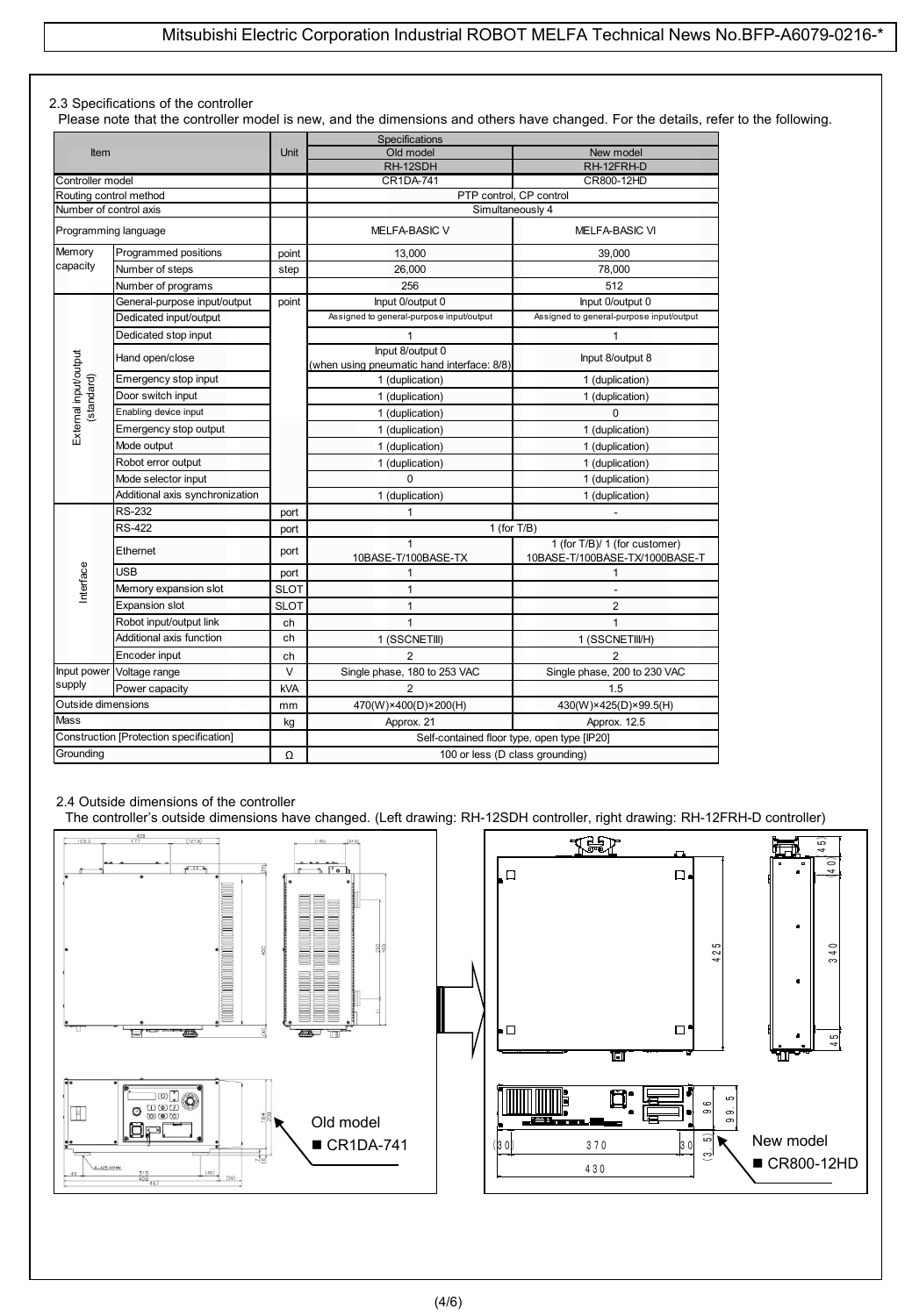#### 2.5 Options

(1) Robot arm options comparison

| Item                                              | Old model<br>New model<br>Specifications and supplementary<br>explanation<br>RH-12SDH<br>RH-12FRH-D |                                                                        | Compatibility                                                                                                                                                               | Meaning of<br>symbols in table: |                                    |
|---------------------------------------------------|-----------------------------------------------------------------------------------------------------|------------------------------------------------------------------------|-----------------------------------------------------------------------------------------------------------------------------------------------------------------------------|---------------------------------|------------------------------------|
| Solenoid valve set                                | 1S-VD0□M-03 (Sink type)<br>1S-VD0□ME-03 (Source type)<br>$\Box$ : 1 to 4                            | 1S-VD0□-01 (Sink type)<br>1S-VD0□E-01 (Source type)<br>$\Box$ : 1 to 4 | Solenoid valve set for the pneumatic hand<br>(1 to 4 sets, sink type)<br>Solenoid valve set for the pneumatic hand<br>(1 to 4 sets, source type)                            | $\boldsymbol{\mathsf{x}}$       | O: Same product<br>×: Incompatible |
| Hand output cable                                 | 1S-GR35S-02                                                                                         | 1F-GR60S-01                                                            | The robot side has a connector, and the other side has<br>drip-proof grommet attached output cables for<br>unprocessed solenoid valve connection. (Total length:<br>1050mm) | $\boldsymbol{\mathsf{x}}$       | -: Not supported                   |
| Hand input cable                                  | 1S-HC35C-02                                                                                         | 1F-HC35C-02                                                            | The robot side has a connector, and the other side has<br>drip-proof grommet attached input cables for<br>unprocessed hand sensor connection. (Total length:<br>1800mm)     | $\boldsymbol{\mathsf{x}}$       |                                    |
| Hand curl tube                                    | 1N-ST0608C                                                                                          | 1N-ST0608C-01                                                          | φ6 × 8 pics, curl pneumatic tube for 4-set solenoid valve<br>connection                                                                                                     | ×                               |                                    |
| Internal w iring/piping set for hand              |                                                                                                     | 1F-HS604S-01<br>1F-HS604S-02                                           | 8 hand inputs, $\varphi$ 6 x 4 tip axis built-in wiring piping set<br>(with fixed plate)                                                                                    |                                 |                                    |
| User external w iring/piping box                  |                                                                                                     | 1F-UT-BOX-01                                                           | Box for hand I/O wiring of 4-set solenoid valves and for<br>external pullout of $\varphi$ 6 (8 pics) hand pipes                                                             |                                 |                                    |
| J1-axis operating range change                    |                                                                                                     | 1S-DH-02                                                               | Stopper part for J1-axis operating range change                                                                                                                             |                                 |                                    |
| 2m machine cable<br>(replacement type)            | 1S-02UCBL-01                                                                                        |                                                                        | Fixed type (Set of 2 cables for power supply and signals).<br>2m (Provided as substitute for standard 5m cables.)                                                           |                                 |                                    |
| Machine cable (replacement type)<br>(fixed type)  |                                                                                                     | 1F-DDUCBL-41<br>$\Box$ $\Box$ : 02, 10, 15, 20                         | Fixed type: 2m, 10m, 15m. 20m                                                                                                                                               |                                 |                                    |
| Machine cable (replacement type)<br>(flexed type) |                                                                                                     | 1F-DDLUCBL-41<br>$\Box$ $\Box$ : 10, 15, 20                            | Flexed type: 10m, 15m, 20m                                                                                                                                                  |                                 |                                    |
| Machine cable extension<br>(Fixed type)           | 1S-DDCBL-01<br>$\Box$ $\Box$ : 05, 10, 15                                                           |                                                                        | Fixed type (Set of 2 cables for power supply and signals),<br>5m, 10m, 15m (Used for adding to standard 5m cables.)                                                         |                                 |                                    |
| Machine cable extension<br>(Flexed type)          | 1S-ODLCBL-01<br>$\Box$ $\Box$ : 05, 10, 15                                                          |                                                                        | Flexed type (Set of 2 cables for power supply and<br>signals), 5m, 10m, 15m (Used for adding to standard 5m<br>cables.)                                                     |                                 |                                    |

(2) Robot controller options comparison

|                                 | Specifications<br><b>CR2DA-741</b> |                                   |                                   |                            |
|---------------------------------|------------------------------------|-----------------------------------|-----------------------------------|----------------------------|
| <b>Item</b>                     | Old model                          | New model                         | /CR800-D                          | <b>Remarks</b>             |
|                                 | <b>CR1DA-741</b>                   | CR800-12HD                        | compatibility                     |                            |
| Pneumatic hand interface        | 2A-RZ365 (Sink)                    | $\tau_{\mathcal{X}}^{\mathbf{t}}$ | $\circ$                           |                            |
|                                 | 2A-RZ375 (Source)                  |                                   |                                   |                            |
| Expansion VO unit               | 2A-RZ361 (Sink)                    | 2A-RZ361 (Sink)                   | $\circ$                           |                            |
|                                 | 2A-RZ371 (Source)                  | 2A-RZ371 (Source)                 |                                   |                            |
| External I/O cable              | 2A-CBLOO                           | 2A-CBLOO                          | $\circ$                           | For expansion I/O unit     |
| Build-in I/O interface          | 2D-TZ368 (Sink)                    | 2D-TZ368 (Sink)                   | $\circ$                           |                            |
|                                 | 2D-TZ378 (Source)                  | 2D-TZ378 (Source)                 |                                   |                            |
| External I/O cable              | 2D-CBLOO                           | 2D-CBLOO                          | $\circ$                           | For built-in I/O interface |
| CC-Link interface               | 2D-TZ576                           | 2D-TZ576                          | $\circ$                           | Ver. 2 compatible          |
| Additional axis interface       | ☆                                  | ☆                                 | $\tau_{\mathcal{X}}^{\mathbf{A}}$ |                            |
| Ethernet interface              | ☆                                  | ☆                                 | ☆                                 |                            |
| <b>Tracking function</b>        | $\tau_{\mathbf{x}}^{\mathbf{A}}$   | $\tau_{\mathcal{X}}^{\mathbf{t}}$ | $\tau_{\mathcal{X}}^{\mathbf{A}}$ |                            |
| Expansion memory                | 2D-TZ454                           |                                   | $\overline{\phantom{a}}$          |                            |
| Controller protection box       | CR1D-MB                            | <b>CR800-MB</b>                   | $\times$                          |                            |
| Teaching box                    |                                    | R32TB                             | $\circ$                           |                            |
| High-functionality teaching box |                                    | <b>R56TB</b>                      | $\circ$                           |                            |
| RS-232 cable (for PC support)   | 2D-232CBL03M                       |                                   |                                   |                            |
| Force sensor set                |                                    | 4F-FS002H-W200/4F-FS002H-W1000    | $\overline{\phantom{a}}$          |                            |
|                                 |                                    | 3F-14C-WINJ                       | $\overline{\phantom{a}}$          | RT ToolBox3 Standard       |
| PC support softw are            | 3D-1 <sub>0</sub> C-WINJ           | 3F-15C-WINJ                       | ٠                                 | RT ToolBox3min             |
|                                 |                                    | 3F-16D-WINJ                       |                                   | RT ToolBox3Pro             |
| Simulator (MELFA-Works)         | 3D-21C-WINJ                        |                                   |                                   |                            |

Meaning of symbols in table O: Compatible,  $\forall$ : Standard equipment,  $\times$ : Incompatible, -: Not supported